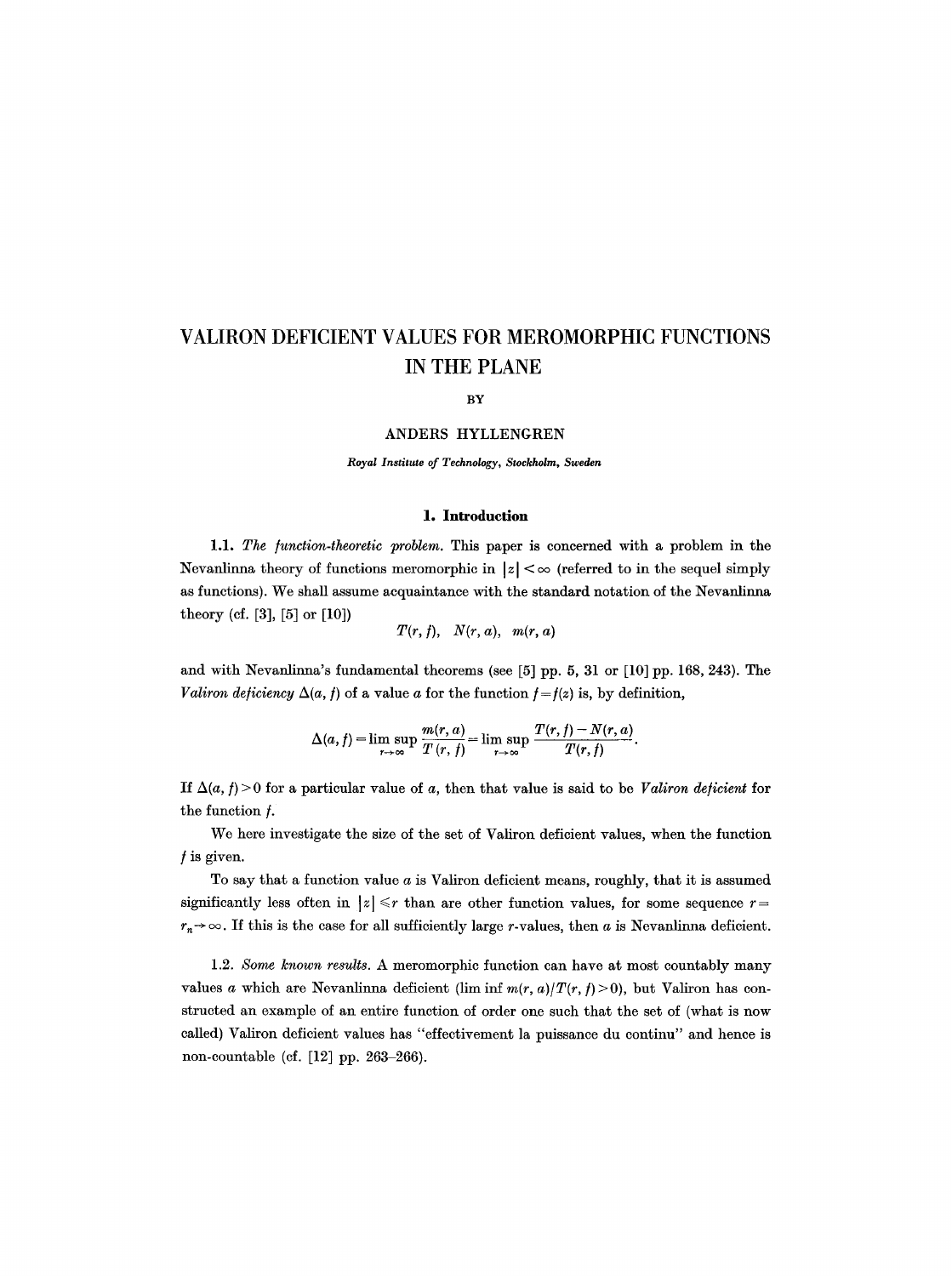The set of Valiron deficient values, however, is a nullset and is also known to have (logarithmic) capacity zero (ef. [10] p. 280 and [4]). Therefore (via connections between set functions, [2] p. 28 or [10] pp. 281, 151) the set of Valiron deficient values has Hausdorff measure zero with respect to all measure functions  $h(t)$  for which

$$
\int_0^t h(t) t^{-1} dt < \infty.
$$
 (1)

*1.3. Some results presented here.* The set of Valiron deficient values (for a meromorphic function of finite order in  $|z| < \infty$ ) is a point set of Hausdorff measure zero for all measure functions  $h(t)$  for which

$$
\int_0^{\infty} h(t) t^{-1} (-\log t)^{-1} dt < \infty.
$$
 (2)

This follows from (b)  $\Rightarrow$  (a) of Theorem 1, since (2) means

$$
\sum_{n=1}^{\infty} h(\exp(-\exp(nk)) < \infty
$$

for given  $k > 0$ . (For complementary results, see [9].)

Estimates for sets of Valiron deficient values are given by means of a sequence of circles, the upper limit of which contains the point set considered.

We give both necessary and sufficient conditions in order that a given point set be contained in a set of Valiron deficient values.

Dan F. Shea has suggested that our methods from [7] might apply to the present problem of Valiron deficient values (oral communication, La Jolla, 1966).

### **2. Theorem on Valiron deficient values**

2.1. We now state our main result.

THEOREM 1. Given a point set U in the complex plane, then the following three conditions *are equivalent:* 

(a) There exist a positive number k and an infinite sequence  $a_1, a_2, \ldots$  of complex numbers *so that each element a o~ U satisfies the inequality* 

$$
|a-a_n| < \exp(-\exp(nk))
$$

*for an infinity of values of n.* 

(b) There exist a real number  $x, 0 < x < 1$ , and a meromorphic function  $f(z)$  of finite order *in*  $|z| < \infty$  *so that* 

 $\Delta(a, f) > x$ 

*/or every a in U.*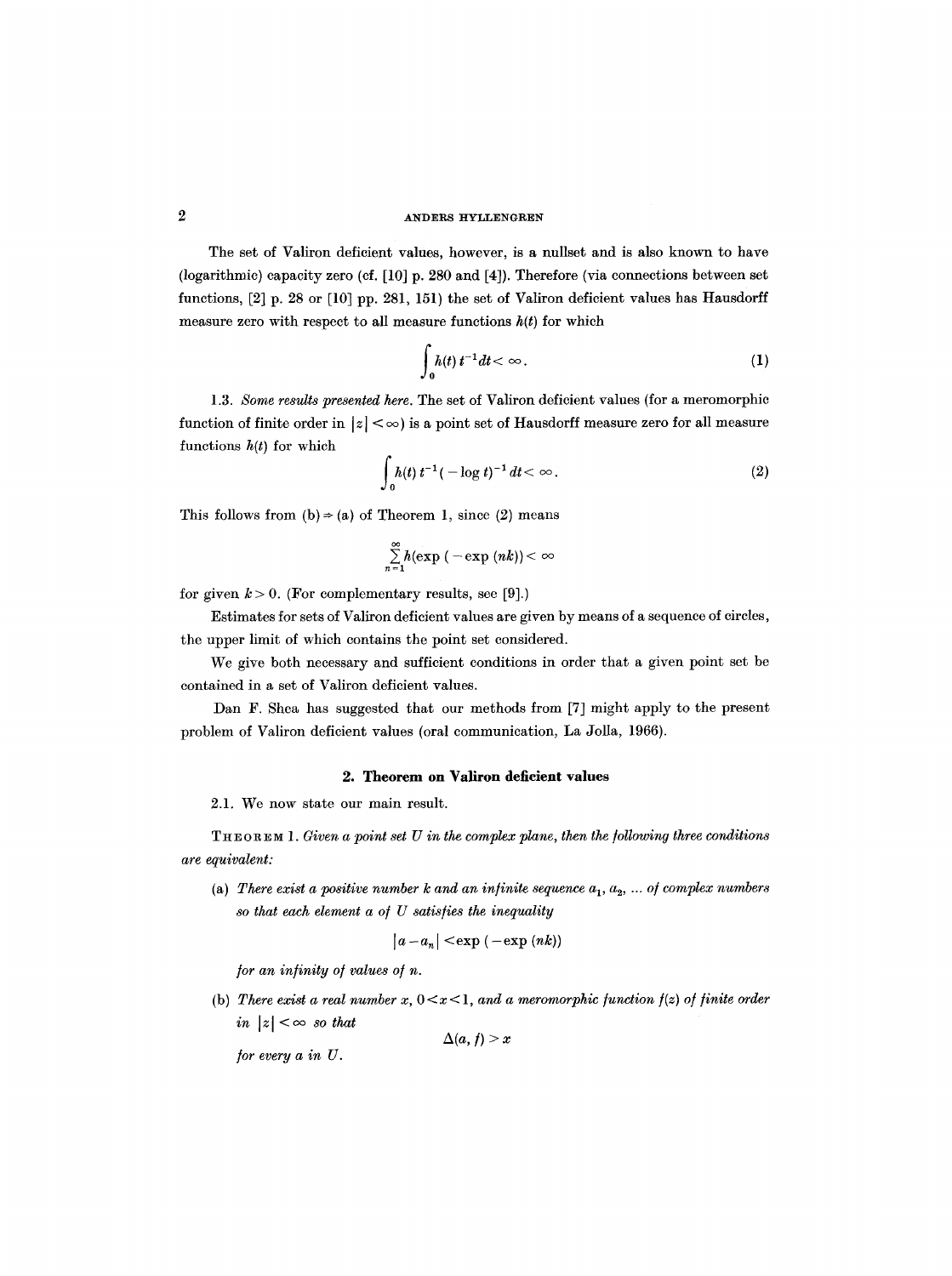(c) There exist a real number t,  $0 \lt t \lt 1$ , and an entire function  $g(z)$  so that the entire *function*  $g(z)$  *exp (az) is of lower order less than t for every a in U.* 

2.2. *Comments.* A point set U which satisfies (a) is called a set of finite  $\mu$ -measure. The  $\mu$ -measure is a subadditive set function, its value is denoted by  $\mu(U)$ , and it can be defined as the lower bound of  $1/k$ , for those k for which the sequence in (a) of Theorem 1 exists (cf. [7], [8], [9]).

The equivalence (a)  $\Leftrightarrow$  (c) of Theorem 1 has been established already (cf. [7] Satz 1 and Satz 2, or [8] Theorem 7.1 with  $p=1$ ). (Misprint in [8] Th. 7.1, delete  $\frac{p}{i}(f)$  in (17) of that theorem.)

Here we prove that (a) and (b) are equivalent, thereby completing the proof of Theorem 1.

The proof of  $(b) \rightarrow (a)$  occupies the main part of this paper. This result is a "covering" theorem" for the set of Valiron deficient values. The inverse result,  $(a) \rightarrow (b)$ , is an explicit construction. We also obtain some quantitative results, i.e. inequalities connecting the bounds for  $k$  and  $x$  in Theorem 1,

$$
9\overline{\n\sqrt[3]{x}} \ge k \ge -\frac{x}{8}\log\left(1-\frac{x}{2}\right).
$$

2.3. *Proof of Theorem 1,* (b)  $\Rightarrow$  (a). The starting point in this proof is the second fundamental theorem in Nevanlinna's theory of meromorphie functions. Roughly, this asserts that most function values are taken reasonably often. It is used here in the following form (el. [5] pp. 31-32, [10] p. 243).

THE SECOND FUNDAMENTAL THEOREM. Let  $f(z)$  be a given non-constant mero*morphic function in*  $|z| < \infty$ . Let  $a_1, a_2, ..., a_q$ , where  $q > 2$ , be distinct finite complex numbers,  $0<\delta<1$ , and suppose that  $|a_{\mu}-a_{\nu}| \geq \delta$  for  $1 \leq \mu < \nu \leq q$ . Then

$$
\sum_{\nu=1}^{q} m(r, a_{\nu}) \leq 2 T(r, f) + m\left(r, \frac{f'}{f}\right) + m\left(r, \sum_{\nu=1}^{q} \frac{f'}{f - a_{\nu}}\right) + q \log \frac{3q}{\delta} + \log 2 - \log |f'(0)|, \qquad (3)
$$

*if there is no zero or pole of f or f' at the origin.* 

Otherwise,  $-\log |f'(0)|$  is to be replaced by  $+O(\log r)$ .

In our application we need  $2T(r, f)$  to be the dominant term in (3). Accordingly, we require some restriction on  $\delta$  and  $a_{\nu}$  and on the growth of f. If  $|a_{\nu}| < r$ , then the first fundamental theorem (cf.  $[5]$  p. 5,  $r = R$ ) implies

$$
T(r, f)-N(r, a_{\nu}) \leqslant m(r, a_{\nu})+O(\log r).
$$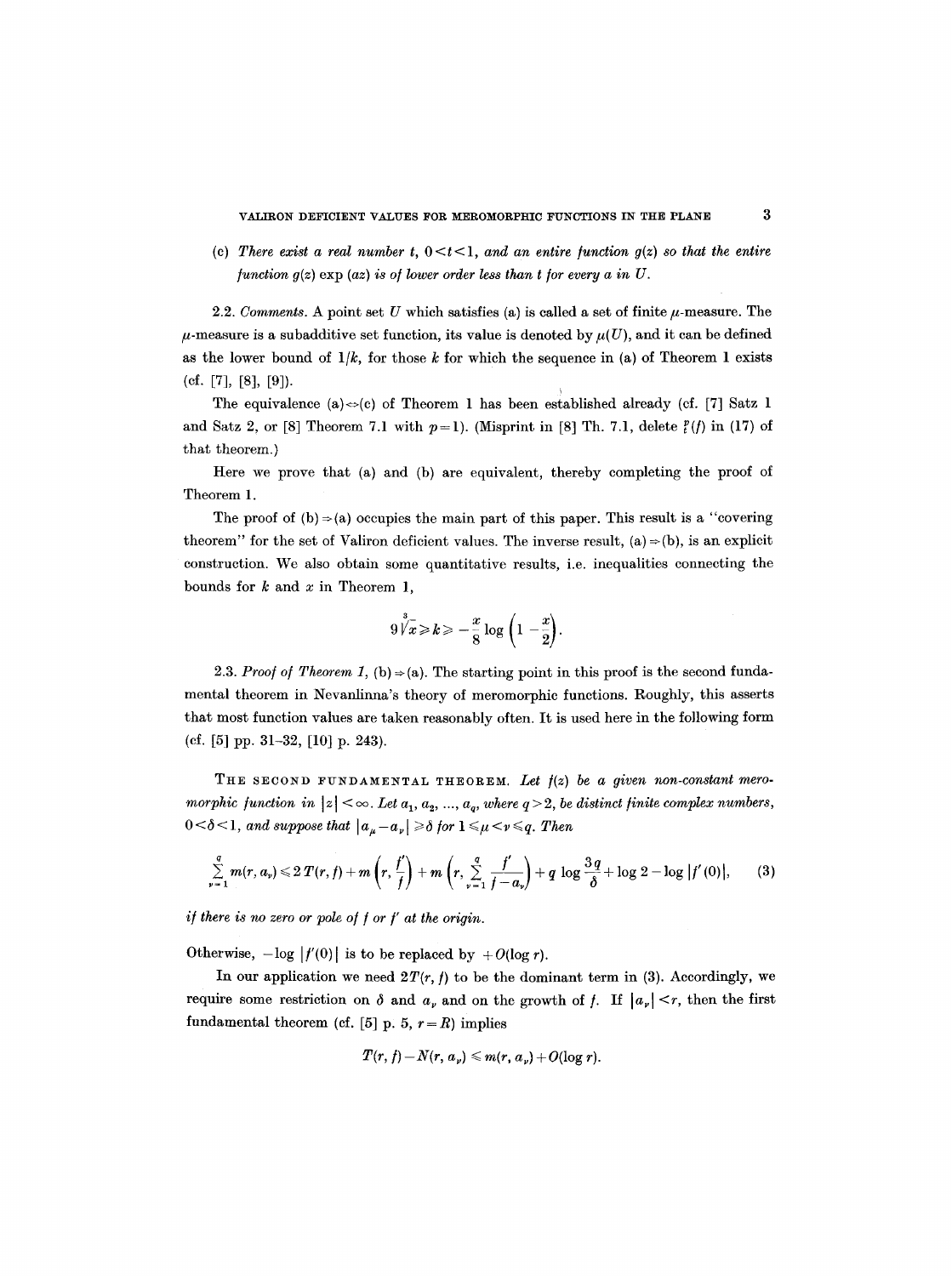In condition (b), the function  $f(z)$  is assumed to be of finite order, i.e.,

$$
\log T(r, f) = O(\log r).
$$

Without loss of generality, we can assume that  $f(z)$  is non-rational, i.e.,

$$
\log r = o(T(r, f)).
$$

Since f is of finite order, we can apply estimates from the ordinary theory of Nevanlinna deficient values for meromorphic functions (cf.  $[5]$  p. 36, Lemma 2.3 with  $R = 2r$ ),

$$
m\left(r,\frac{f'}{f-a_r}\right)<4\log^+T(2\,r,f)+O(\log r)=o(T(r,f)),
$$
 and 
$$
m\left(r,\frac{f'}{f}\right)=o(T(r,f)).
$$

The proximity function  $m$  satisfies an inequality similar to the one satisfied by the logarithm, i.e.,

$$
m\left(r,\sum_{\nu=1}^q g_{\nu}\right)\leq \log q+\sum_{\nu=1}^q m(r,g_{\nu}).
$$

Thus some of the error terms in (3) can be absorbed in others. This permits writing the seeond fundamental theorem in the following form:

THE MODIFIED SECOND FUNDAMENTAL THEOREM. Let  $f(z)$  be a given non-rational *meromorphic function of finite order in*  $|z| < \infty$ . If  $\varepsilon > 0$  is given, then for all sufficiently large r and all  $\delta$ ,  $0 < \delta < 1$ , the following holds.

*If*  $a_1, a_2, ..., a_q$   $(q > 2)$  *are given so that* 

$$
|a_{\nu}| < r, \quad 1 \leqslant \nu \leqslant q \tag{4}
$$

*and* 

$$
|a_{\mu}-a_{\nu}|\geq \delta, \quad 1\leq \mu < \nu \leq q,
$$
 (5)

$$
then
$$

$$
\sum_{\nu=1}^q (T(r,f)-N(r,a_{\nu})) < (2+\epsilon q) T(r,f) + q \log \frac{3q}{\delta} + \log q. \tag{6}
$$

We shall use the following result:

LEMMA. Let  $f(z)$  be a given non-rational meromorphic function of finite order in  $|z| < \infty$ . Let  $\varepsilon$  and  $y$  be given,  $0 < 5\varepsilon < y < 1$ .

(I) *Then/or each sufficiently large r, the set o/those complex numbers a in*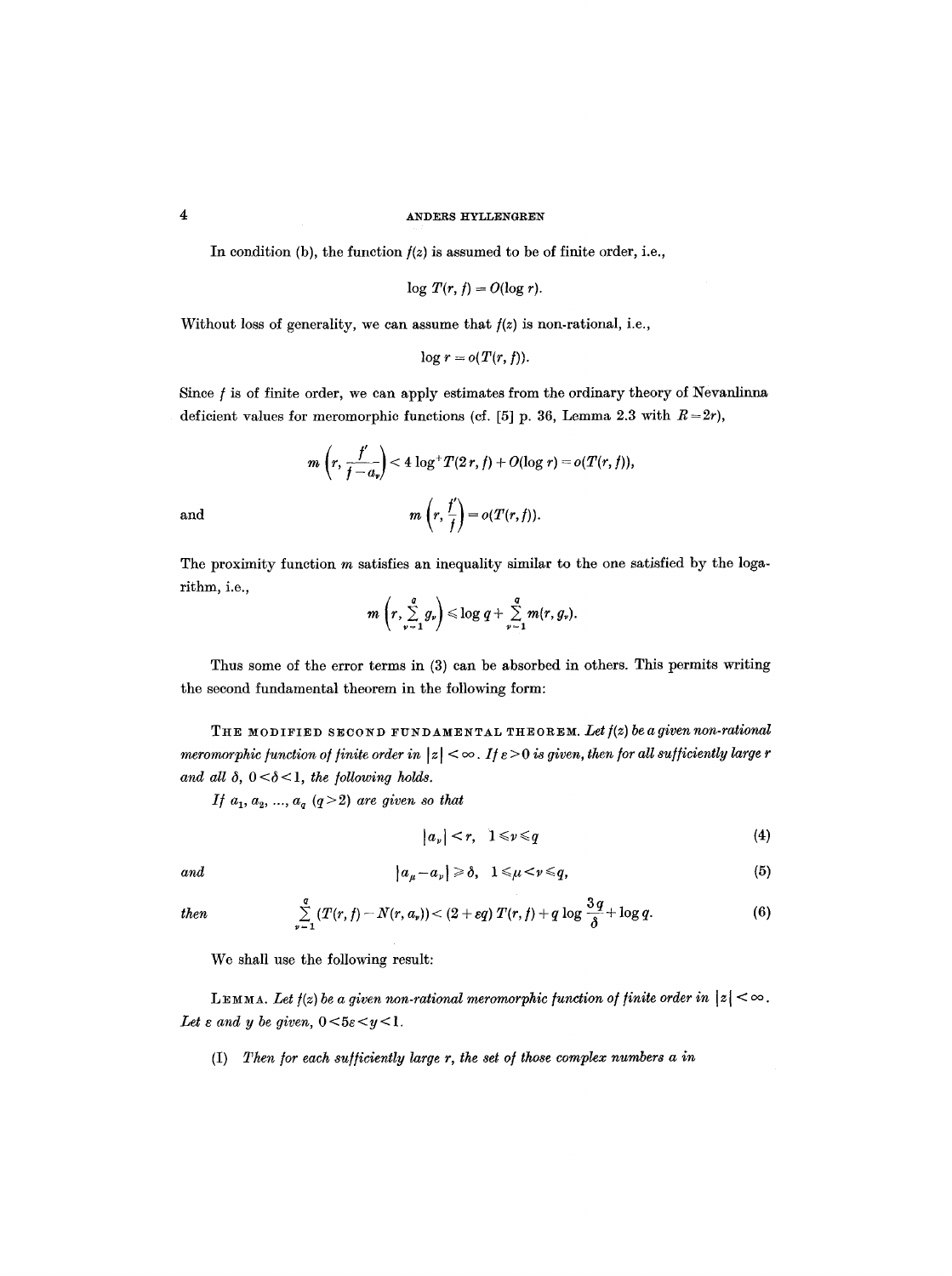$$
|a| < r \tag{7}
$$

for which 
$$
T(r, f) - N(r, a) \geqslant yT(r, f)
$$
 (8)

*is a point set that can be covered by*  $\left|\frac{4}{n}\right|$  *circles of radius*  $\exp\left(-\frac{y}{5}T(r,t)\right)$ .

(II) *Moreover, for each sufficiently large r, the set of those complex numbers a in* 

$$
|a| < r \tag{7}
$$

*/or which the inequality* 

$$
T(\varrho, f) - N(\varrho, a) \geqslant 2yT(\varrho, f) \tag{9}
$$

*holds/or at least one Q such that* 

$$
T(r, f) \leq T(\varrho, f) \leq (1 - y)^{-1} T(r, f)
$$
\n(10)

\ncan be covered by  $\left[\frac{4}{y}\right]$  circles of radius  $\exp\left(-\frac{y}{5}T(r, f)\right)$ .

For the proof of (I), let  $\delta = \exp(-\varepsilon T(r, f))$  in the modified second fundamental theorem. We want to find an upper bound for the number q when  $a_1, ..., a_n$  is a solution of (4), (5) and (8) with  $a = a_v$ . This would then be an upper bound for the number of solutions a of (7), (8), having mutual distances  $\delta$  or more. The inequalities (6), (8) give

$$
qy \leq 2 + \varepsilon q + \varepsilon q + (q \log 3q + \log q)(T(r, f))^{-1}.
$$
 (11)

For a given q, if  $qy > 4$ , (11) could not hold for all  $T(r, f)$ . This gives the desired bound,  $q \leq [4/y]$ , for the number of circles needed in (I).

To prove  $(II)$ , now that  $(I)$  is established, let  $a$  be one point in the set which is to be covered, i.e. one solution of (7), (9) for some  $\rho$  in (10). The inequalities (9), (10) give (8):

$$
N(r, a) \leq N(\varrho, a) \leq (1-2y) T(\varrho, f) \leq T(r, f) (1-2y)/(1-y) < (1-y) T(r, f).
$$

Therefore (I) applied at the left end point of the interval (10) gives (II).

To prove that (b)  $\Rightarrow$  (a), now that (II) has been established, let  $T(r, f) = (1-y)^{-m}$  in (II). For each sufficiently large integer  $m$ , let us consider the  $[4/y]$  covering circles described in (II). This infinite sequence of circles has some useful properties:

Let  $a \neq f(0)$ ,  $\infty$  be one Valiron deficient value for the function f,  $\Delta(a, f) > x$ , and let  $x=2y$ . This complex number a is then a solution of (9) for an unbounded set of  $\rho$ -values. It is therefore a solution of (9), (10) with  $T(r, f) = (1 - y)^{-m}$  for an unbounded set of m-values. As a consequence of  $(II)$ , this complex number  $a$  is then contained in infinitely many of the circles considered.

1 -- 702909 *Acta mathematlca.* 124. Imprim6 lo 9 Avril 1970.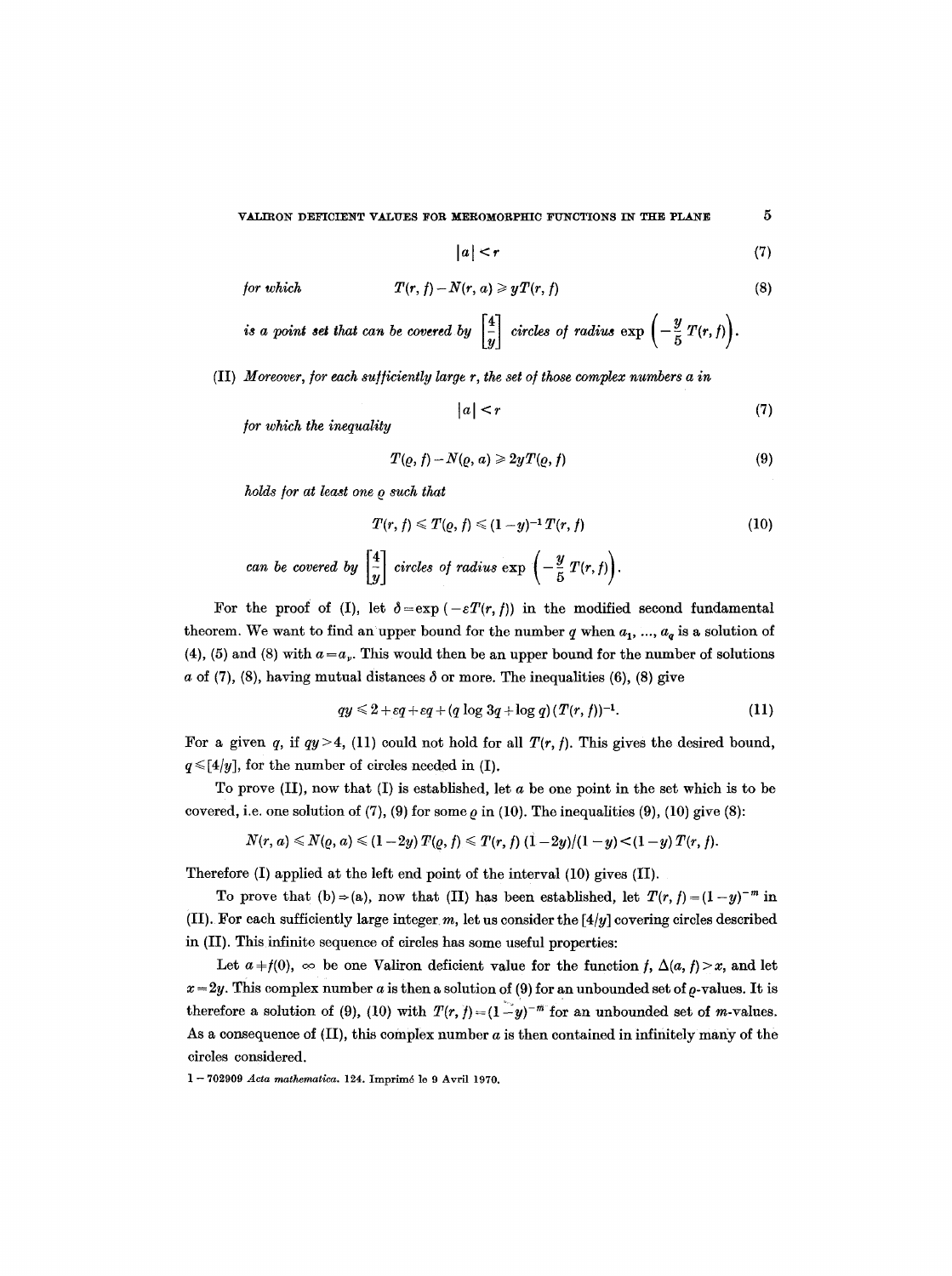The radii of the circles in this sequence decrease faster than  $\{\exp(-\exp(nk))\}_{n=1}^{\infty}$ in (a) of Theorem 1, provided  $k$  is small enough,

$$
4k < -y \log (1 - y), \quad 2y = x. \tag{12}
$$

This proves the desired implication,  $(b) \Rightarrow (a)$ .

*Remarks.* The bound for  $1/k$  gives (by the definition of the set function  $\mu$ ) a bound for the  $\mu$ -measure for the set of function values of Valiron deficiency greater than x. By a more complicated method of proof, it is possible to get better quantitative results than (12).

The assumption in (b) that  $f$  be of finite order can be replaced by the assumption that  $d \log T(r, f)/dr$  be bounded.

The bound (2) for the Hausdorff measure (or rather for the measure function) is a direct consequence of the proof of the above result,  $(b) \Rightarrow (a)$ .

2.4. *Proof of Theorem 1,* (a)  $\Rightarrow$  (b). Given a point set U in the complex plane, such that there exist a number  $k > 0$  and a sequence  $a_1, a_2, \ldots$  of complex numbers so that  $|a-a_p| <$  $\exp(-\exp(pk))$  for an infinity of p-values, whenever  $a \in U$ . Then (b), i.e. the existence of a certain meromorphic function *](z),* is to be proved. We now give an explicit construction of  $f(z)$ .

Given the number  $k > 0$ . The number k in (a) can be replaced by any smaller positive number, and therefore we can assume that  $5k < 1$ . Let  $y = \exp (k/2)$ . There is also given the sequence  $a_1, a_2, \ldots$  and without loss of generality we may assume that  $|a_p| \leq p$  for all p **(cf. [7] p. 563).** Define

$$
c_n = a_p, \qquad \exp((p-1)k) < n \leq \exp(pk)
$$

and let the function  $f$  be defined as

$$
f(z)=e^{-z}\sum_{n=0}^{\infty}\frac{c_n z^n}{n!}.
$$

There remains to prove that  $f$  satisfies (b) for the given point set  $U$  and for some  $x > 0$ . Without loss of generality the function f just defined is assumed not to be constant. This corresponds to the non-trivial case that the point set  $U$  in (a) is large enough (at least two elements).

Now we must find a positive lower bound for  $\Delta(a, f)$ , when  $a \in U$ . Since  $a \in U$ , we have

$$
|a-a_p| < \exp(-\exp(pk))
$$

for an infinity of values of p. Let p be one of them. Write  $\exp((p-1)k) = N$  and  $yN = r$ . Then for  $z = re^{i\varphi}$ ,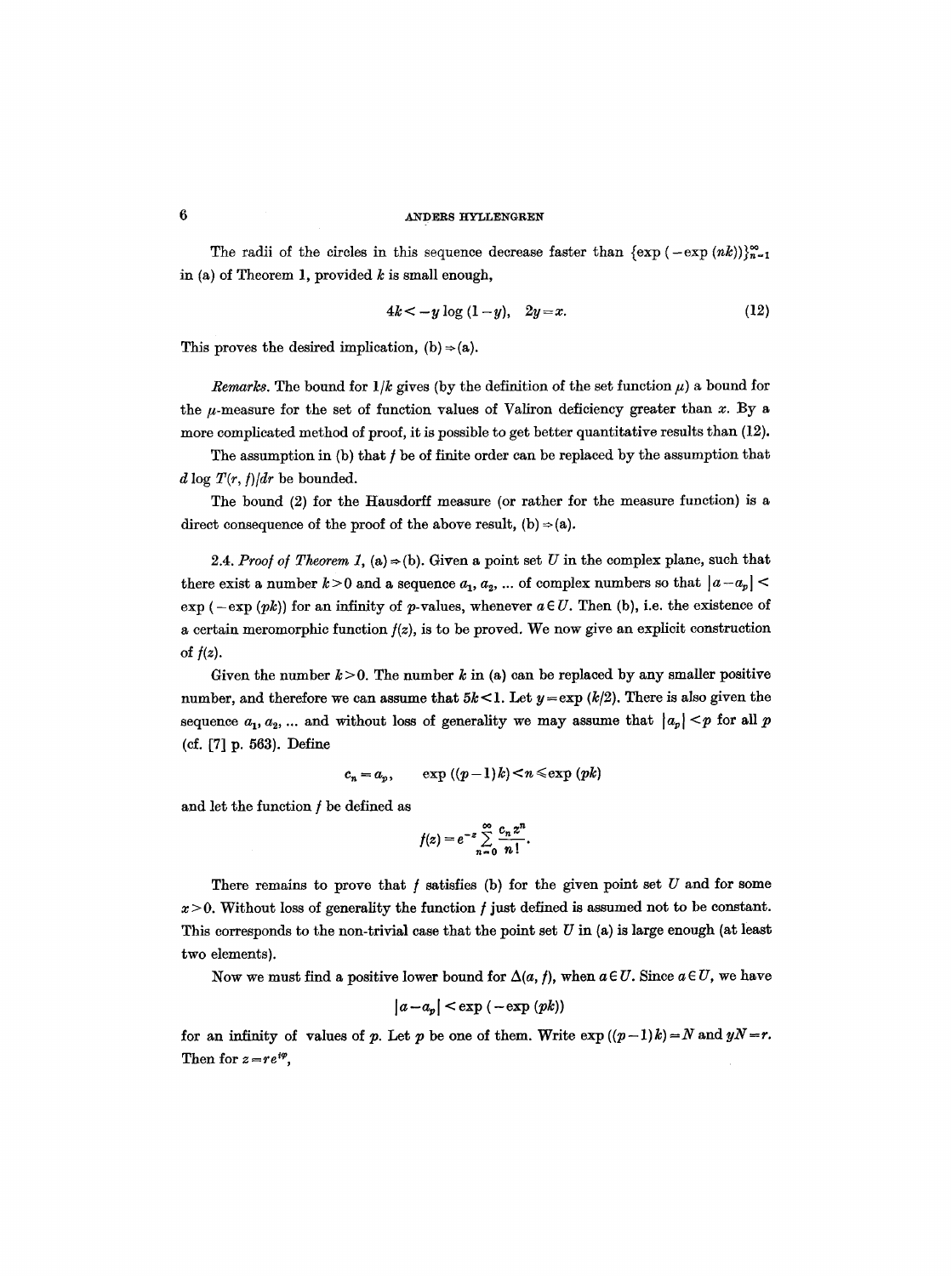$$
\left|f(z)-a_p\right|=\left|e^{-z}\left(\sum_{n=0}^N+\sum_{n=Ny^2}^{\infty}\right)(c_n-a_p)\frac{z^n}{n!}\right|=\left|e^{-z}((ey)^N+(e/y)^{Ny^2})\right|O(1),
$$

as  $p \rightarrow \infty$ . The assumptions just made on the constants in this proof imply that

$$
(ey)^{N} < \exp\left(r \cos\frac{k}{3}\right), \quad (e/y)^{Ny^2} < \exp\left(r \cos\frac{k}{3}\right), \quad |a-a_p| < \exp\left(-r\right).
$$

The resulting inequality is

$$
\log |f(z)-a|< r\left(\cos\frac{k}{3}-\cos\varphi\right)+O(1).
$$

For the proximity function  $m(r, a)$ , this gives

$$
m(r,a) = \frac{1}{2 \pi} \int_0^{2\pi} \log^+ \left| \frac{1}{f(z) - a} \right| d\varphi \ge \frac{r}{\pi} \left( \sin \frac{k}{3} - \frac{k}{3} \cos \frac{k}{3} \right) - O(1) \ge \frac{rk^3}{300} - O(1).
$$

For each  $a \in U$ , this inequality holds for some infinite set of p-values, i.e. for some unbounded set of r-values.

A trivial upper bound for the characteristic function for the entire function  $f$  is given by the logarithm of the maximum modulus,

$$
T(r, f) < 2r + o(r).
$$

The desired estimate for the Valiron deficiency then becomes

$$
\Delta(a,f) \geqslant \frac{k^3}{600}.
$$

The implication  $(a) \Rightarrow (b)$  is therefore established.

## **References**

- [1]. ANDERSON, J. M. & CLUNIE, J., Slowly growing meromorphic functions. *Comm. Math. Helv.,* 40 (1966), 276-280.
- [2]. CARLESON, L., *Selected problems on exceptional sets*. Van Nostrand, Princeton, 1967.
- [3]. FUCHS, W. H. J., Developments in the classical Nevanlinna theory of meromorphic functions. *Bull. Amer. Math. Soc.,* 73 (1967), 275-291.
- [4]. FROSTMAN, O., ~ber die defekten Werte einer meromorphen Flmktion. *8. Congr. Math. Scand.,* Stockholm (1934), 392-396.
- [5]. HAYMAN, W. K., *Meromorphic functions*. Oxford Univ. Press, New York, 1964.
- [6]. *Research problems in junction theory.* Athlone press, London, 1967.
- [7]. HYLLENGREN, A., Über die untere Ordnung der ganzen Funktion  $f(z)$  exp *(az). Festschrift Karl Weierstrass,* 555-577. Westdeutscher Verlag, KSln, 1966.
- 1<sup>\*</sup> 702909 *Abta mathematica.* 124. Imprimé le 7 Avril 1970.